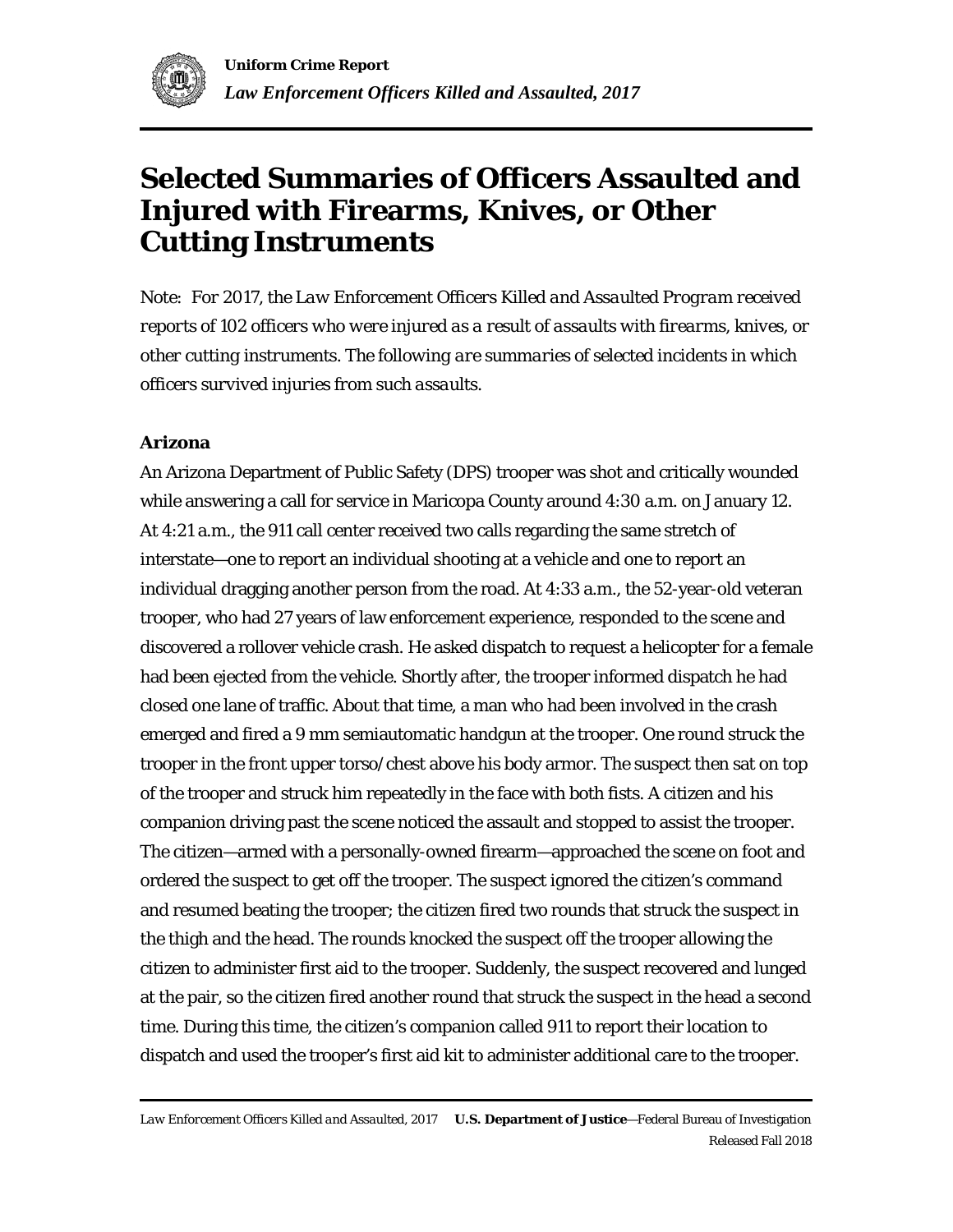The citizen began to flag down traffic and a third person stopped his vehicle to assist. He used the trooper's radio to again request help. About 6 minutes after the third person called for help, a DPS sergeant arrived and secured the area. The victim trooper was transported by helicopter to a local hospital where he underwent multiple surgeries to repair a gunshot wound to his right shoulder and numerous facial lacerations and contusions. The 37-year-old suspect, who was under the influence of amphetamines/methamphetamines at the time of the incident, was justifiably killed by the first citizen at the scene. The investigation revealed the car crash involved the suspect and his girlfriend, who was the woman flown by helicopter to a hospital. She was pronounced dead later that morning. At the time this incident was reported to the FBI, the victim trooper had not returned to duty.

#### **Arkansas**

A 31-year-old patrol officer with the Batesville Police Department was critically injured on November 3 while investigating a domestic violence incident. Shortly after 7 p.m., a woman arrived at the county sheriff's office to report that her intoxicated husband had struck her during an argument about 30 minutes prior in Batesville. An officer from the Batesville PD came to assist and asked the woman if she would like to go to a women's shelter for her safety; the woman answered yes. On the way to the shelter, the woman decided to file charges against her husband. The officer contacted Batesville's police chief to discuss the situation and then contacted the 31-year-old patrol officer and asked him to go to the couple's residence to arrest the husband for domestic battery. The police chief planned to meet the patrol officer there. Just before 8 p.m., the patrol officer, who had more than 2 years of law enforcement experience, arrived at the residence. The subject met the officer at the doorway, and the officer instructed the subject to come outside. When the subject refused, the officer advised the subject he was under arrest. The subject turned his back to the officer, picked up a 9 mm semiautomatic handgun, turned around, and fired at the officer. As the officer saw the suspect retrieving the firearm, he turned and retreated down the porch stairs to seek cover. The subject shot the officer, who was wearing body armor, four times in the front and rear of his legs and feet. The victim officer advised dispatch that shots had been fired and requested assistance. Several units responded, including the police chief. Responding officers

*Law Enforcement Officers Killed and Assaulted, 2017* **U.S. Department of Justice**—Federal Bureau of Investigation Released Fall 2018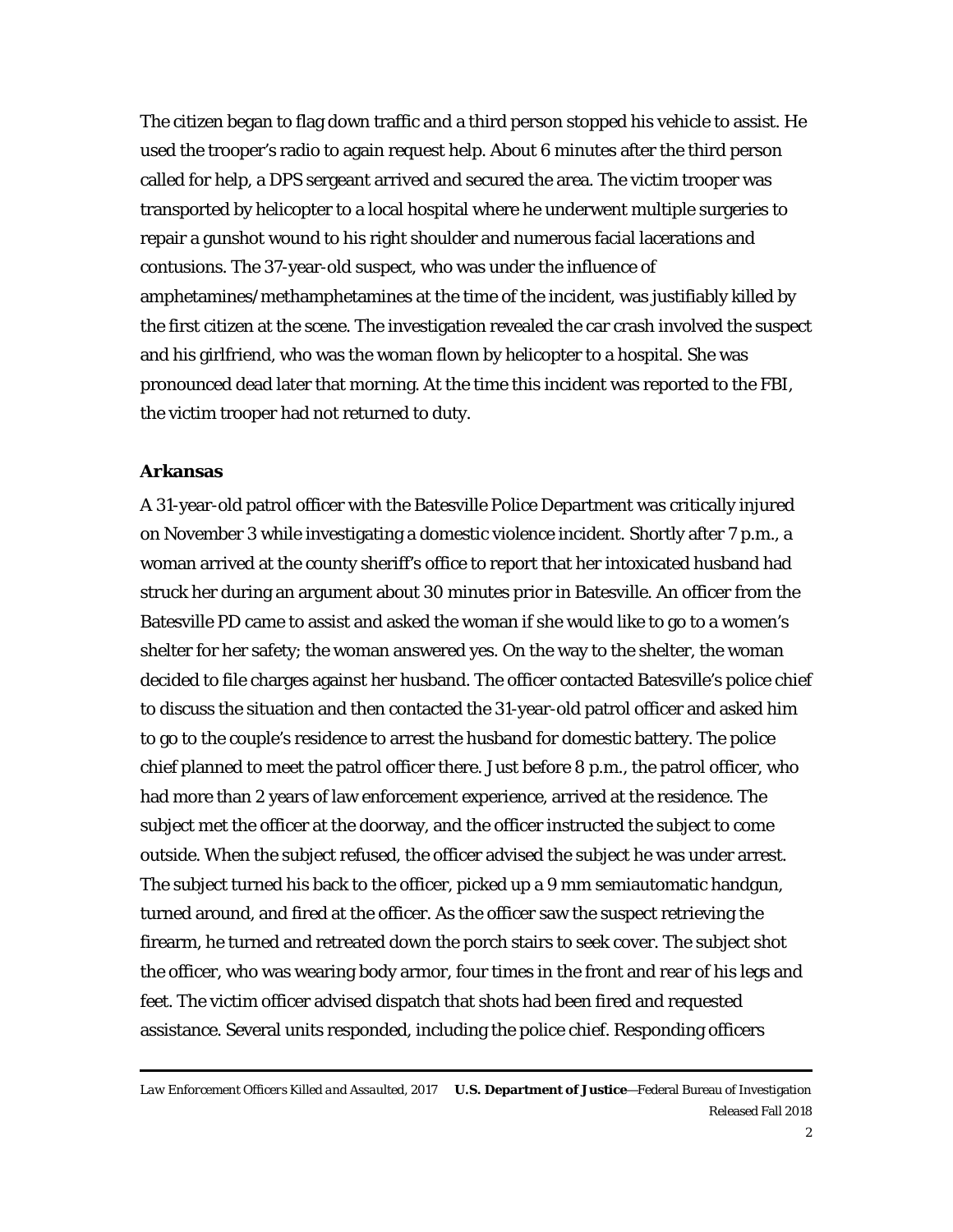ordered the offender to exit the residence. Instead of exiting, the offender aimed a .223 semiautomatic rifle at one of the officers, who then fired two shots at the offender. One round struck and justifiably killed the 44-year-old offender. Investigators suspect the incident may have been a suicide-by-cop. The victim officer was hospitalized and treated for his wounds. At the time this incident was reported to the FBI, the victim officer had not returned to duty.

#### **California**

At 12:38 a.m. on March 16, a 25-year-old deputy sheriff with the San Bernardino County Sheriff's Department was shot and wounded while investigating a strong-arm robbery in Hesperia. Earlier in the evening, an individual robbed a gas station and fled the scene. The deputy responded to the scene around 11:30 p.m. and viewed the gas station's video footage of the robbery. He noted the suspect's physical description and vehicle information. A short time later, the deputy located a vehicle matching the one in the video and recognized the driver to be the suspect. The deputy, who had 3 years of law enforcement experience, approached the vehicle's driver-side door and asked the suspect to exit the vehicle. When the suspect refused to comply and became uncooperative, the deputy used pepper spray on the suspect but to no effect. The suspect produced a 9 mm semiautomatic handgun and shot the deputy in his front upper torso/chest from 4 feet away. The deputy's body armor stopped the round, and he sought cover behind his patrol vehicle. The suspect remained in his vehicle and fired 9 more rounds toward the patrol vehicle before driving away. The officer fired 8 rounds with his service weapon at the subject's retreating vehicle. None of the officer's rounds struck the offender, but they did cause significant damage to the suspect's vehicle. The deputy briefly followed the suspect until losing sight of him then pulled over and requested assistance. An ambulance arrived and transported the deputy to a local hospital where he was treated for his injuries and released. In the hours that followed, investigators located the suspect and arrested him. The 37-year-old suspect was under the influence of amphetamines/methamphetamines at the time of the incident and had a prior criminal record that included resisting arrest, a violent crime, and a drug law violation. He was charged with Murder (for a homicide and drive-by shooting that had occurred several days before the robbery), Attempted Murder on a Peace Officer, Felon in Possession of a

*Law Enforcement Officers Killed and Assaulted, 2017* **U.S. Department of Justice**—Federal Bureau of Investigation Released Fall 2018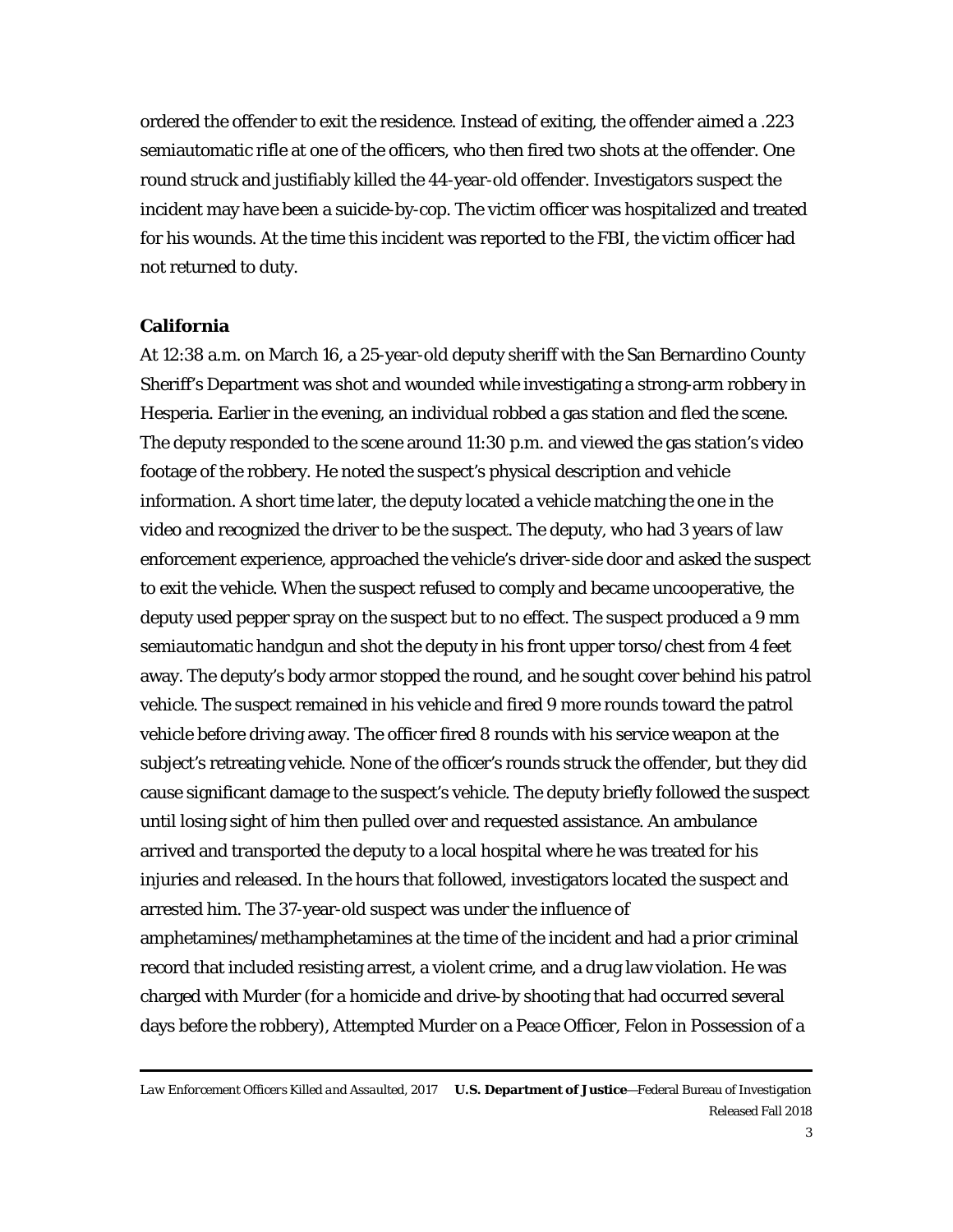Firearm, and Robbery. The deputy has since recovered from his injury and returned to duty.

Around 9:30 a.m. on October 30, a 55-year-old sergeant with the San Bernardino County Sheriff's Office was assaulted while conducting a welfare check in Rancho Cucamonga. Approximately 30 minutes earlier, an individual called 911 and stated he was in the parking lot of a local business. He then spoke incoherently about being abducted and a calling from God. The sergeant, a veteran of law enforcement with more than 26 years of experience, arrived at the parking lot and located the caller. As the sergeant exited her patrol unit, the individual suddenly attacked her with a knife. The sergeant was wearing body armor, but the suspect stabbed her multiple times in the front and side of her head and in her rear upper torso/back. During the attack, the sergeant retrieved her service weapon and fired four rounds, grazing the suspect once in the left thigh. The sergeant ordered the suspect to the ground, and the assailant complied. The sergeant held the suspect at gunpoint until assisting deputies arrived and detained the suspect without further incident. Emergency services arrived at the scene, and the sergeant was airlifted to an area hospital. The 22-year-old suspect was arrested and charged with Murder, Attempted Murder, and Aggravated Mayhem. At the time this incident was reported to the FBI, the injured sergeant had not returned to duty.

# **Florida**

On November 11 around 10:45 p.m., a patrol officer with the Clearwater Police Department was wounded while responding to a disturbance call. The officer, a 47-yearold veteran of law enforcement with 15 years' experience, responded to a report of an individual assaulting a female in a parking lot. On-scene witnesses directed the officer to an intense argument between two men who were being physically separated by a security guard. Witnesses informed the officer that one of the men had assaulted a woman prior to the officer's arrival. The other man turned away from the argument and began to walk away, but the offender raised his fists and lunged at the man. The officer ordered the offender to stop; however, the offender did not comply. The officer rushed the offender and forced him into a seated position on a nearby bench. The offender lunged at the officer, knocking them both to the ground. A physical altercation ensued, and the officer,

*Law Enforcement Officers Killed and Assaulted, 2017* **U.S. Department of Justice**—Federal Bureau of Investigation Released Fall 2018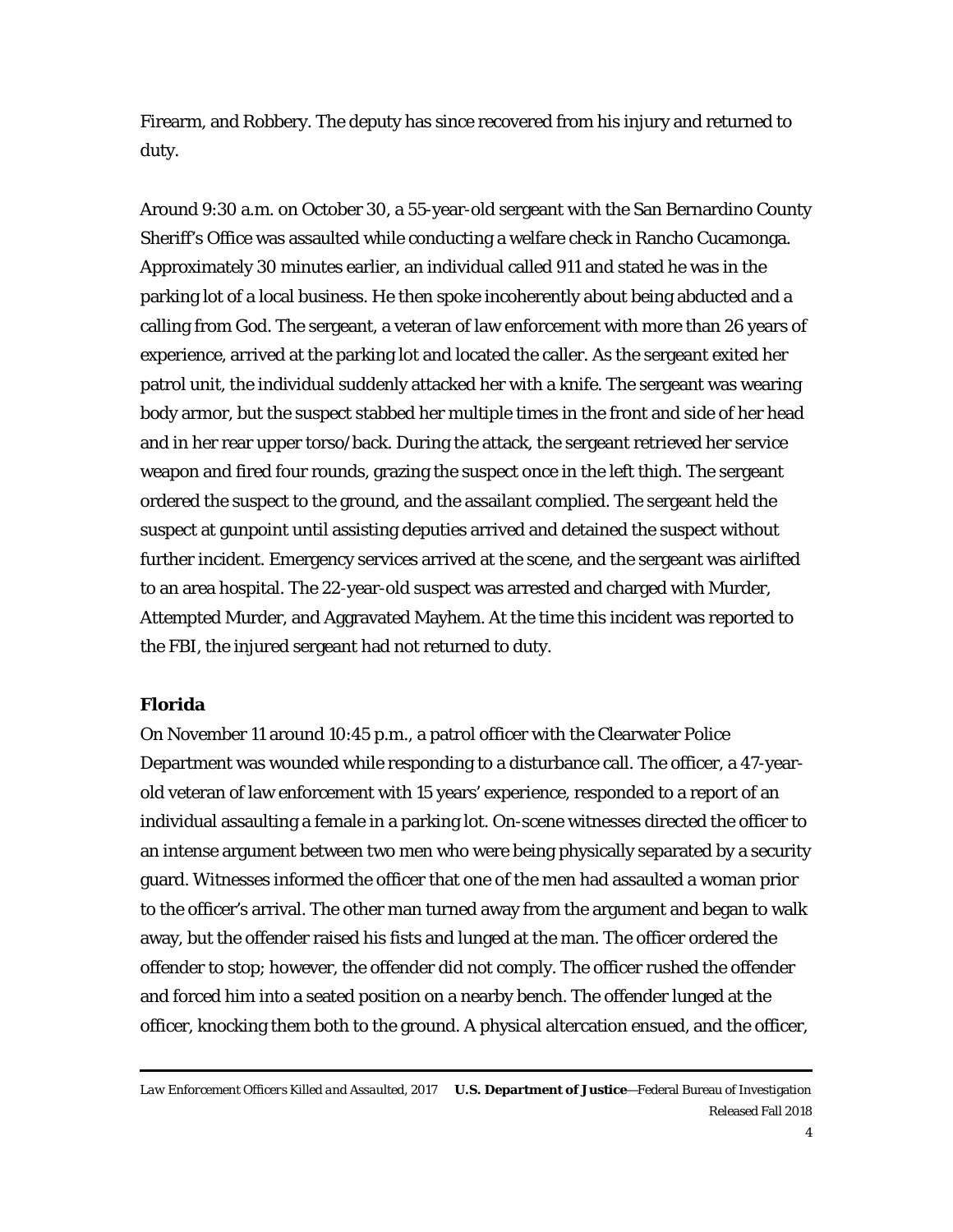who was wearing body armor, attempted to restrain and arrest the suspect. During the struggle, the suspect produced a 2  $\frac{1}{2}$ -inch knife and stabbed the officer's left hip and thigh (front below waist/groin area) between 10 and 12 times. The officer knocked the suspect off balance and again attempted to restrain him. While the suspect was down, he began stabbing the officer's lower right leg. At some point during the confrontation, the suspect stabbed the officer in the front upper torso/chest, but the officer's body armor prevented the blade from reaching the officer. Two additional officers arrived and joined in the efforts to arrest the suspect. The officers attempted to subdue the suspect with an electronic control weapon, but they were unsuccessful due to the suspect's struggling and resistance. After fighting with the suspect for approximately two minutes, the officers disarmed and restrained him and placed him under arrest. During the scuffle, one of the additional officers, whose age and years of service were not reported, received a stab wound to his hand. The first victim officer was taken to a local hospital where he was treated and released later that evening. The 36-year-old suspect, who was under the influence of alcohol at the time of the incident, was charged with First-Degree Attempted Murder, two counts of Aggravated Battery of a Law Enforcement Officer with a Deadly Weapon, Domestic Battery, and Resisting Arrest with Violence. The injured officer has since returned to duty.

#### **Maryland**

A 36-year-old police officer with the Baltimore County Police Department was severely injured in Dundalk on June 7 while answering a call for service. Witnesses reported that the suspect from an armed robbery had fled the street where it occurred and boarded a mass transit bus. After locating the bus around 3 p.m., the officer, who was a veteran of law enforcement with 13 years' experience, conducted a stop and boarded the bus. When the officer approached the suspect, the man produced a .40-caliber semiautomatic handgun and began firing at her. The officer, who was wearing body armor, took cover in the rear stairwell of the bus and drew her service weapon. The suspect continued shooting at the officer, and she exited the bus's rear door. The suspect then ordered the passengers to leave the bus, and they hastily departed. Additional officers arrived on scene and positioned their vehicles near the front and rear entrances of the bus. The suspect eventually got off the bus displaying two handguns, one in each hand. He began

*Law Enforcement Officers Killed and Assaulted, 2017* **U.S. Department of Justice**—Federal Bureau of Investigation Released Fall 2018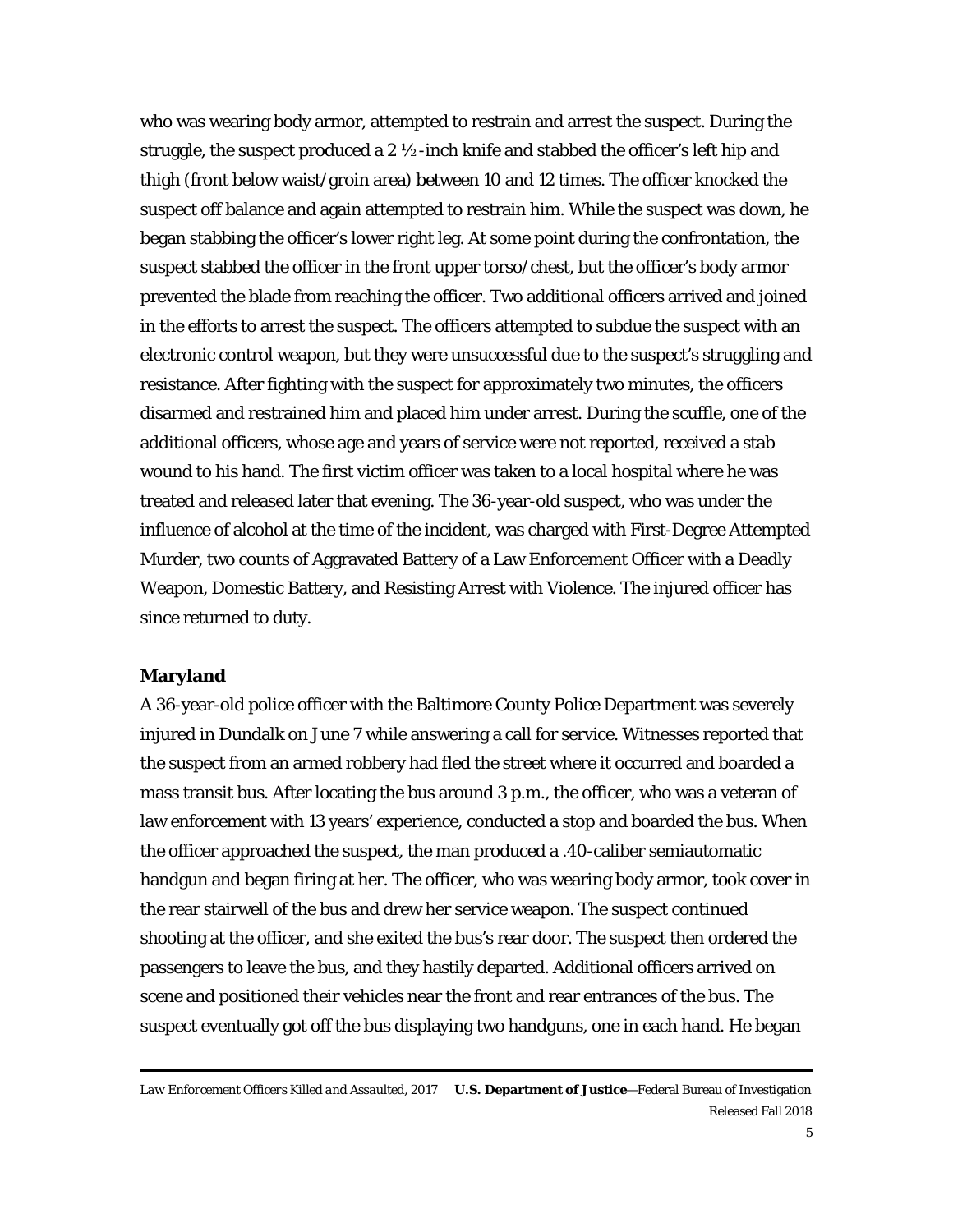shooting at officers who were taking cover behind their vehicles. Four of the responding officers returned gunfire. The officer who had initially arrived on the scene had taken cover behind a vehicle at the rear of the bus. The suspect fired additional shots at the officer, one of which struck her in her front legs/feet. The suspect took cover behind a vehicle parallel to the bus, then continued shooting as he ran to a nearby yard. Responding officers fired multiple rounds, striking the suspect. He died at the scene. The 35-year-old suspect was known to possess controlled substances and to have previously suffered with a mental illness. He had a prior criminal record that included a violent crime, a drug law violation, and a weapons violation. The victim officer sustained critical injuries and was transported to a local hospital, where she underwent surgery. She has since returned to duty but is expected to be permanently disabled.

# **Missouri**

At 11:24 a.m. on November 28, a 34-year-old police officer with the St. Louis Metropolitan Police Department was injured in an unprovoked attack while working as a special operations detective. The plainclothes officer, who was a veteran of law enforcement with more than 10 years' experience, was driving an unmarked vehicle with tinted windows and was accompanied by another officer. They came upon a vehicle that was driving erratically—swerving in and out of lanes and running red lights—so they began following it. The officers got close enough to the vehicle to notice it had a temporary license plate number. They radioed in to check the license status and the response indicated the temporary tag was stolen. The officers requested a follow-up to see if the vehicle's make and model was also listed as stolen. While waiting for the response, the officers followed the vehicle until they stopped at a traffic light in the right lane; the vehicle with the stolen tag was stopped slightly behind them in the left lane. As a response came over the radio, the veteran officer noticed that the vehicle's passenger had exited the car and was standing four feet away from the driver's side of the officers' vehicle. The man was armed with a 7.62x39 mm semiautomatic rifle and ordered the officers to exit their vehicle. Fearing the man would realize they were law enforcement officers and open fire, the veteran officer, who was in the driver's seat, drew his service weapon and fired several rounds through his driver's-side window toward the armed assailant. As the assailant retreated toward the vehicle with the stolen tag, the veteran

*Law Enforcement Officers Killed and Assaulted, 2017* **U.S. Department of Justice**—Federal Bureau of Investigation Released Fall 2018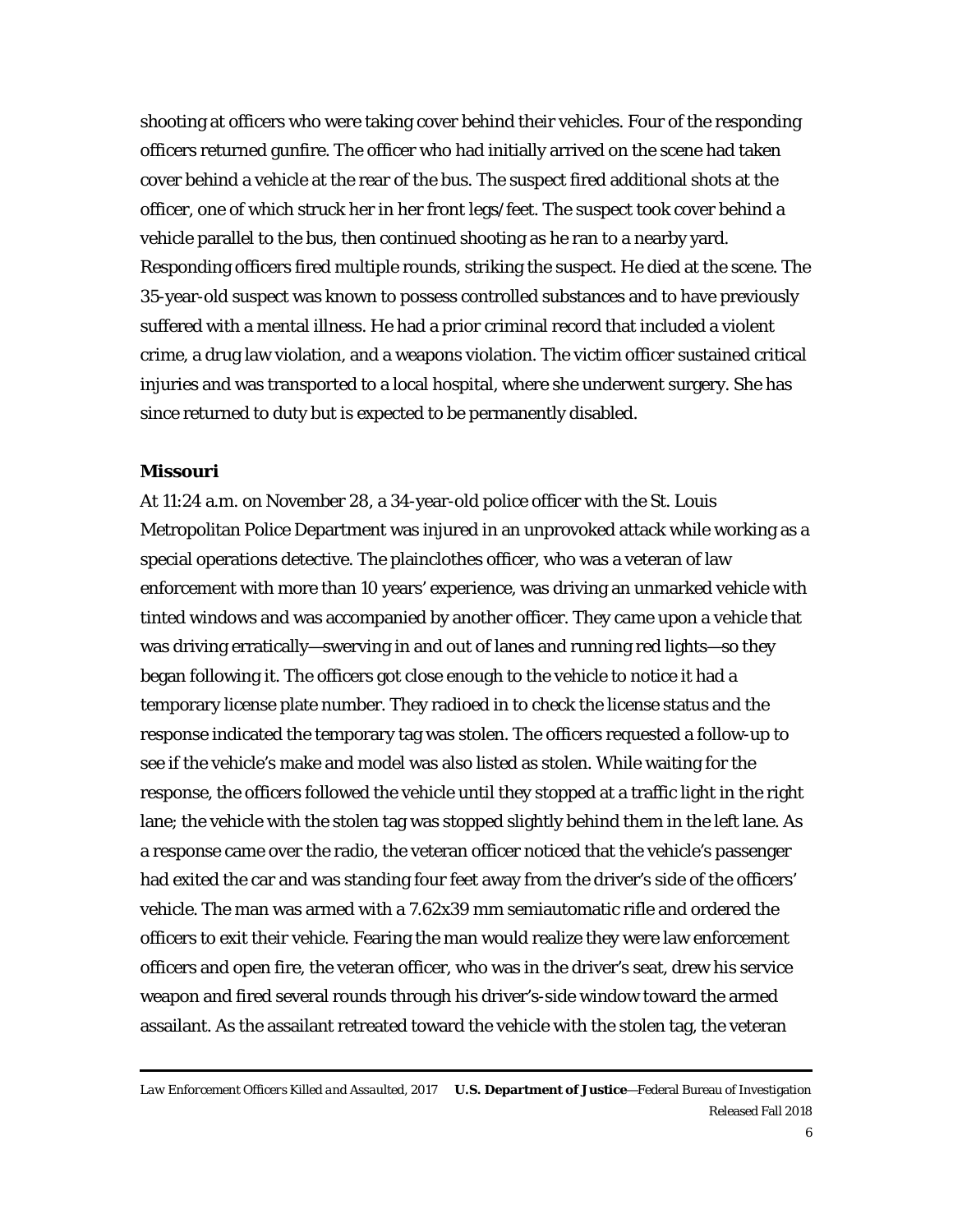officer, who was wearing body armor, exited his vehicle to seek cover behind the passenger side of his patrol vehicle. At some point, the assailant fired two rounds, and the veteran officer was struck by shrapnel in the forehead. The victim officer reloaded and fired several more rounds across the hood of his vehicle. Meanwhile, the driver of the suspect's vehicle made a U-turn and fled the scene, leaving the assailant, who had gunshot wounds to his legs and arms, lying in the street. The officers' supervisor arrived at the scene, and the officers took the assailant into custody. The victim officer was transported to the hospital where he was treated for a head injury and released; he has since returned to duty. The 21-year-old suspect was also transported to a nearby hospital. He was later charged with First-Degree Robbery, two counts of First-Degree Assault on a Law Enforcement Officer, and two counts of Armed Criminal Action. He had a criminal history that included charges for murder, a violent crime, and a weapons violation.

# **Texas**

On February 10 at 2 p.m., two officers with the Lufkin Police Department (LPD) sustained injuries while answering a call for service to investigate suspicious circumstances. An individual was hiking through the woods near his home and noticed well-traveled paths leading further into the woods to an unusual campsite. The hiker contacted an LPD officer and described what he saw. Two officers responded to the area and followed the trail leading into the woods. The 41-year-old officer, who was a veteran of law enforcement with more than 12 years' experience, felt something puncture the bottom of both of his feet as he walked along. The officer reached through leaves on the trail and discovered several boards with nails driven through them. The boards were buried so that only the nails were above the ground. The officers cautiously continued until they came upon the camp. Although no one was there at the time, it looked like at least one person currently lived there. The officers searched the area but found no evidence of illegal activity. The officers exited the area using a different trail. While leaving, the second officer, who was 33 years old and a veteran officer with 12 years of law enforcement experience, stepped on additional boards with nails in them, causing injuries to his right foot. They carefully exited the area by sliding their feet on the ground to avoid any other traps along the way. The officers were treated for their injuries at a

*Law Enforcement Officers Killed and Assaulted, 2017* **U.S. Department of Justice**—Federal Bureau of Investigation Released Fall 2018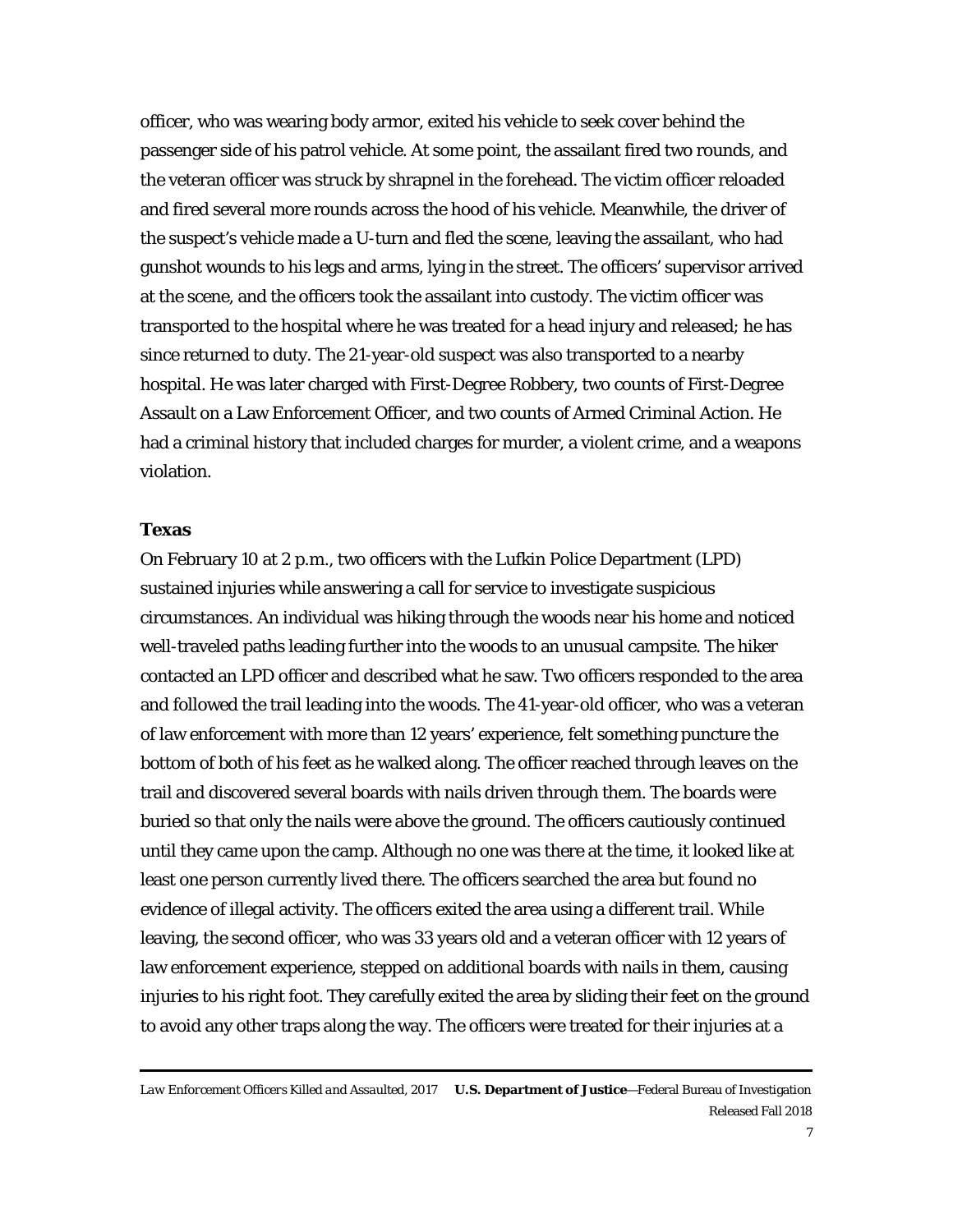medical facility and released. Around 4:40 p.m. the next day, the second officer and a sergeant with the police department located a possible suspect. Both officers questioned the 31-year-old subject and discovered he was homeless and living at the camp, which was located on private property. The subject admitted to placing spiked boards on the ground to keep others from stealing his possessions and food. A name check found that the subject had two outstanding traffic warrants. Officers performed a body search and found a small bag of marijuana in his pocket. He was taken into custody for the warrants and was later charged with two counts of Assault Causing Bodily Injury and Possession of Drug Paraphernalia. The subject had a criminal history including a drug law violation. Both officers returned to duty.

# **Virginia**

On March 22, around 7:10 a.m., a 26-year-old police officer with the Arlington County Police Department was injured while handling a person with a mental illness. The officer, who had nearly 2 years of law enforcement experience, along with two other officers, responded to the subject's residence to transport the subject to a local hospital as part of an emergency custody order. When the officers arrived at the residence, the subject's father approached them. He told the officers he did not know his son's exact location inside the residence and advised that his son may have a knife. The father led the officers into the residence where they searched the first floor; however, they did not locate the subject. The father then opened the basement door and called out to his son, who responded. The officer, who was wearing body armor, entered the dimly lit basement followed by another officer. The subject approached the officers from across the room. When the subject was approximately 5-7 feet from the officers, he reached behind his back with his right hand and quickly produced a double-edged knife with a 6 inch blade. He lunged at the officer with a downward slashing motion. The victim officer blocked the suspect's strike with his arms and sustained a stab wound to his neck/throat. The victim officer brought the suspect forcefully to the ground. The suspect struggled against the victim officer and failed to obey the officers' many commands to drop the knife. While the victim officer and the suspect were struggling on the ground, the officer felt the suspect attempting to grab the electronic control weapon from his belt. The other officer deployed his electronic control weapon several times causing the suspect to

*Law Enforcement Officers Killed and Assaulted, 2017* **U.S. Department of Justice**—Federal Bureau of Investigation Released Fall 2018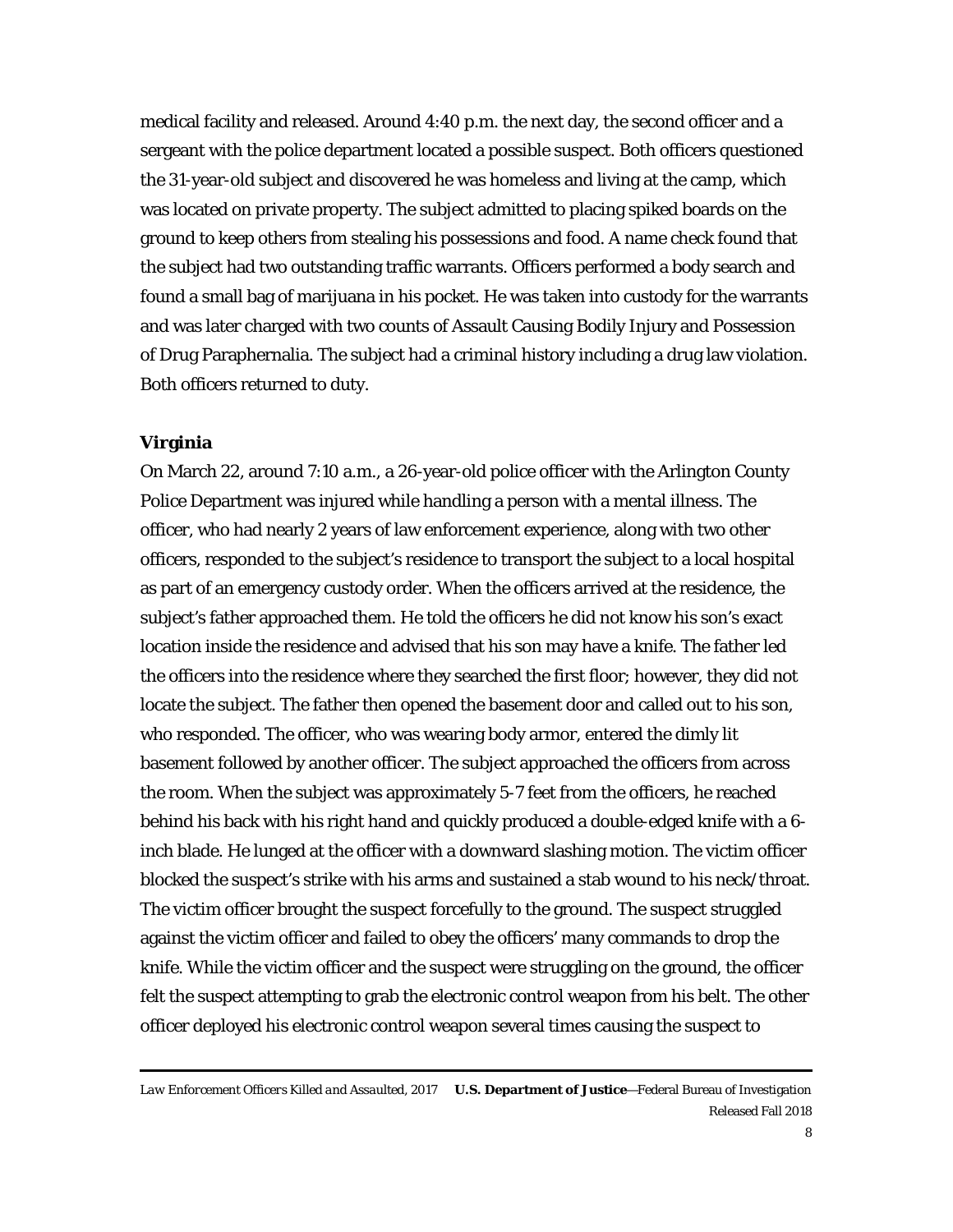release the knife. The suspect briefly continued to struggle until the victim officer handcuffed him. The victim officer later discovered slashes in the right thigh area of his pants and on the back of his body armor, but he sustained no additional injuries. The 28 year-old suspect, who had a criminal history including resisting arrest, a violent crime, and a drug law violation, was arrested and charged with Aggravated Malicious Wounding, Assault and Battery, and Disarming a Law Enforcement Officer. The victim officer was treated at a local hospital and then released. He has since recovered from his injury and returned to duty.

# **West Virginia**

A 38-year-old corporal with the West Virginia State Police (WVSP) was wounded after responding to a reported domestic altercation on March 28 at an apartment in Alum Creek. Neighbors had reported hearing disturbances at one of the apartments. One caller, who had left the apartment, reported a man was choking and verbally abusing his girlfriend. Other reports stated there was a rifle in the apartment's kitchen, and the subject was very aggressive and allegedly under the influence of narcotics. The corporal, a veteran of law enforcement with 15 years of experience, responded to these reports at approximately 2 a.m. The corporal arrived at the residence and found the door to the apartment was open. When he looked inside, a woman, covered in blood, was standing in the kitchen. Upon entering the apartment, the corporal announced his presence and immediately saw the subject emerging from a bedroom holding a 7.62x39 mm semiautomatic rifle and a .38-caliber handgun. The corporal drew his .45-caliber semiautomatic handgun and instructed the man to put down his weapons. The subject did not comply with the request and fired three rounds from the rifle. Two rounds struck the corporal at close range, one round struck his arms/hands in his left wrist, and one round penetrated his body armor in the front upper torso/chest. Despite his injury, the corporal fired eight rounds, but none struck the offender. The corporal retreated from the apartment and collapsed on an outside deck. The corporal realized that he wasn't able to move his hand and he could not reload his firearm. He instructed the female victim to run because he could no longer help due to his injuries. The corporal radioed 911 to report shots fired and provided details of his injuries. He also informed 911 that the female victim was out of the residence, but her current whereabouts were unknown.

*Law Enforcement Officers Killed and Assaulted, 2017* **U.S. Department of Justice**—Federal Bureau of Investigation Released Fall 2018